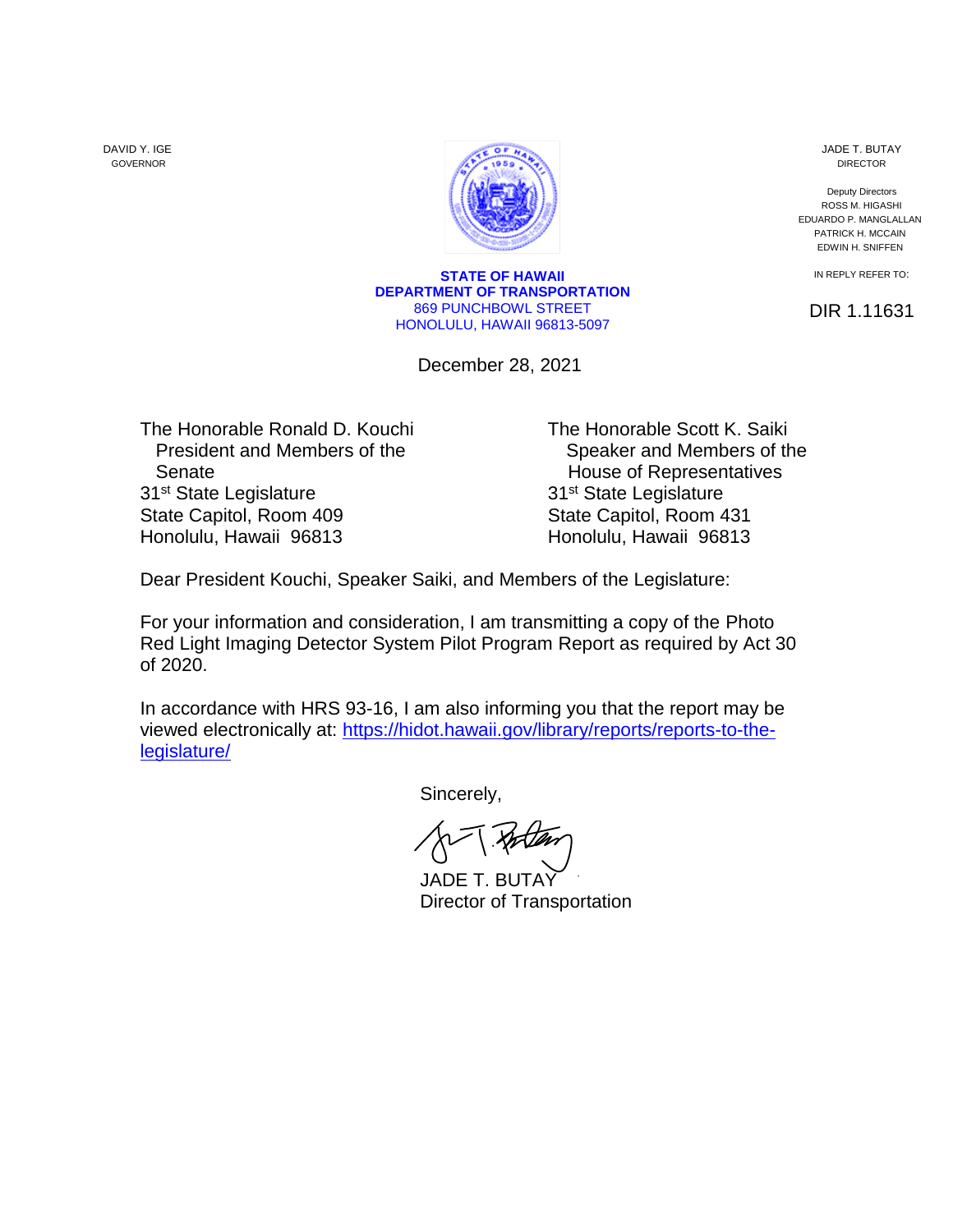### DEPARTMENT OF TRANSPORTATION'S

## REPORT TO LEGISLATURE

OF

### THE STATE OF HAWAII

## REQUIRED UNDER

## SECTION 8, ACT 30, SESSION LAWS OF HAWAII

2020

# **ANNUAL REPORT: "PHOTO RED LIGHT IMAGING DETECTOR SYSTEM PILOT PROGRAM" FROM ACT 30 SESSION LAWS OF HAWAII 2020**

**STATE OF HAWAII DEPARTMENT OF TRANSPORTATION DECEMBER 2021**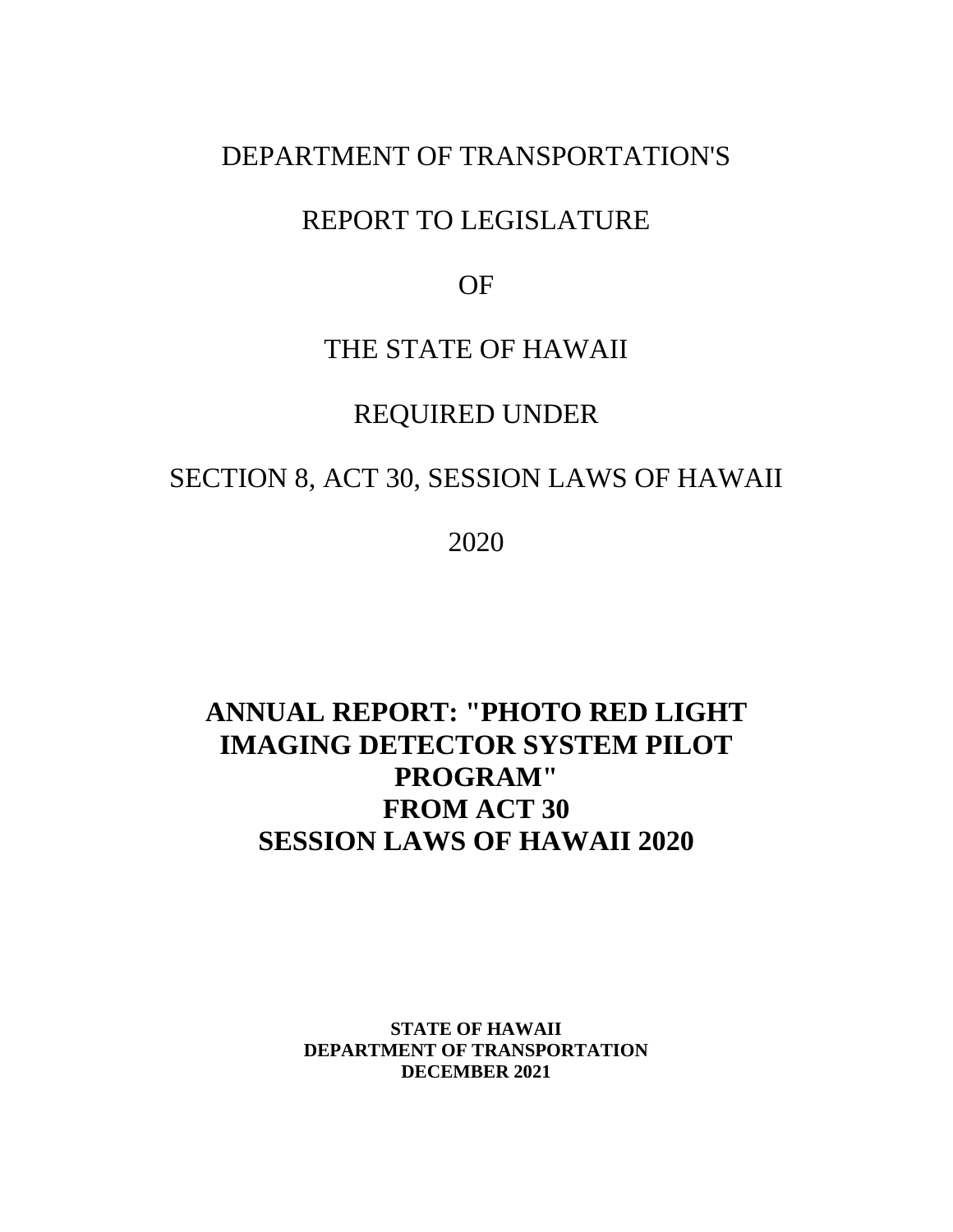### DEPARTMENT OF TRANSPORTATION'S REPORT TO THE LEGISLATURE OF THE STATE OF HAWAII

### REQUIRED UNDER

#### SECTION 8 ACT 30 SESSION LAWS OF HAWAII 2020

### **Annual report to the Hawaii Legislature on the Photo Red Light Imaging Detector Pilot Program**

Introduction:

Section 8 Act 30 Session Laws Hawaii 2020 requires the Department of Transportation (DOT) to report annually until 2024 on the status and progress of the photo red light imaging detector pilot program on the implementation of the pilot program with statistical data on the program. The report will also recommendations on how to improve the pilot program, if it should be made permanent, and funding estimates.

The DOT worked with the City & County of Honolulu's Department of Transportation Services to select the list of locations10 intersections, and four alternates, for the pilot project. The locations are:

|                | <b>Jurisdiction</b> | <b>Intersection</b>                   |
|----------------|---------------------|---------------------------------------|
| 1              | <b>CITY</b>         | BERETANIA ST & PIIKOI ST              |
| $\overline{2}$ | <b>CITY</b>         | KAPIOLANI BLVD & KAMAKEE ST           |
| 3              | <b>STATE</b>        | VINEYARD BLVD & PALAMA ST             |
| 4              | <b>STATE</b>        | VINEYARD BLVD & PALI HWY              |
| 5              | <b>CITY</b>         | N. KING ST. & BERETANIA ST            |
| 6              | <b>CITY</b>         | KING ST. & WARD AVE.                  |
| 7              | <b>STATE</b>        | VINEYARD BLVD & LILIHA ST             |
| 8              | <b>STATE</b>        | PALI HWY & SCHOOL ST                  |
| 9              | <b>STATE</b>        | LIKELIKE HWY & SCHOOL ST              |
| 10             | <b>CITY</b>         | KING ST & RIVER ST                    |
| Alternate      | <b>CITY</b>         | KING ST & KOHOU ST                    |
| Alternate      | <b>CITY</b>         | MCCULLY ST & ALGAROBA ST              |
| Alternate      | <b>STATE</b>        | KING ST & MIDDLE ST                   |
| Alternate      | <b>STATE</b>        | <b>VINEYARD BLVD &amp; NUUANU AVE</b> |

The Request for Proposals for the project was released on December 21, 2020, with a deadline of January 19, 2021 for offerors to submit proposals.